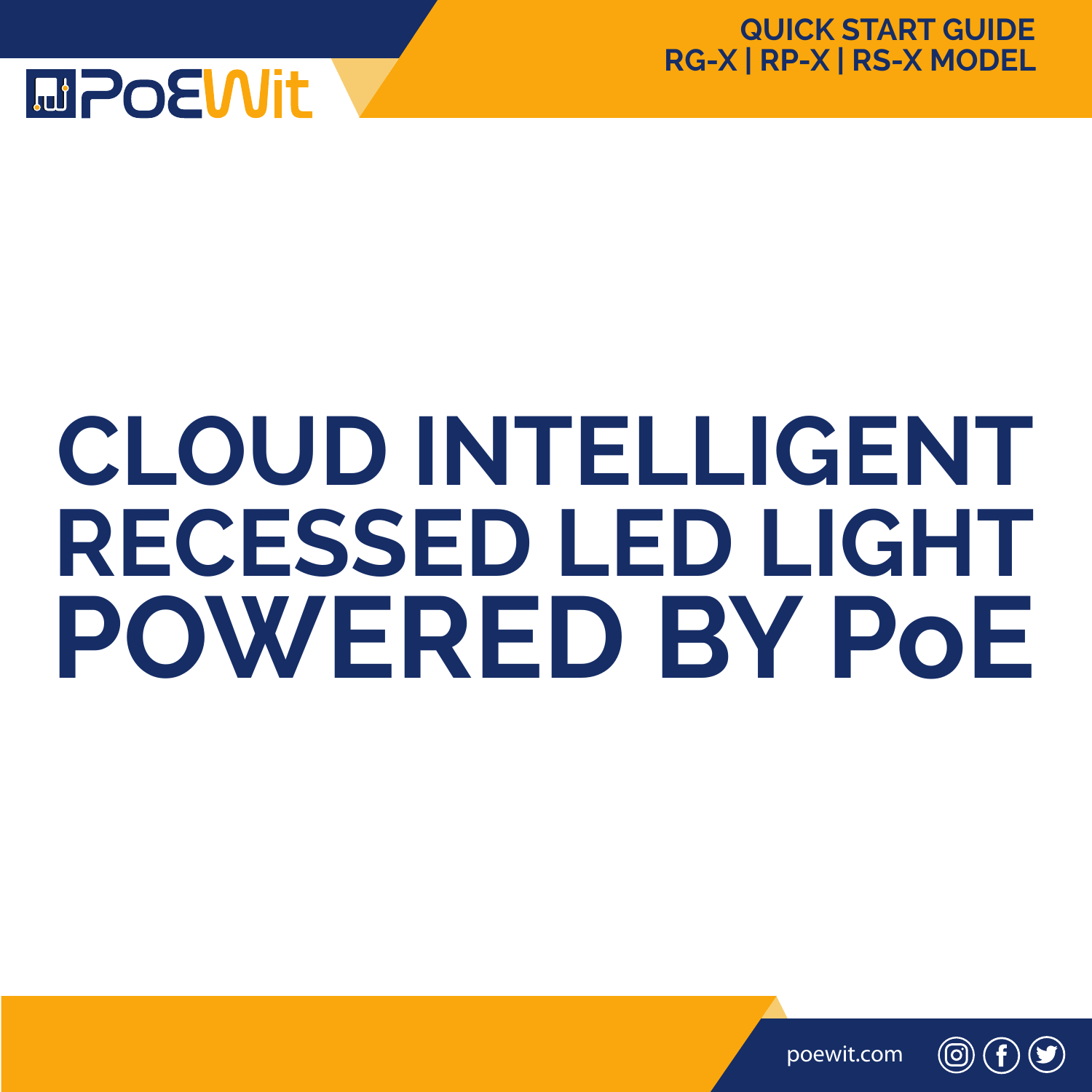

### **BEFORE YOU START**

### **1) PACKAGE CONTENTS**

- 1. Light fixture
- 2. LED driver (terminated to light fixture in single light/driver installation)
- 3. Quick start guide
- 4. Mounting screws and anchors

| <b>PATTERN</b>  |                      |                   | <b>December Charles</b><br><b>ANTIFACT</b> |
|-----------------|----------------------|-------------------|--------------------------------------------|
| <b>ITEM</b>     | <b>Light Fixture</b> | <b>LED Driver</b> | Quick start                                |
| <b>QUANTITY</b> |                      |                   |                                            |

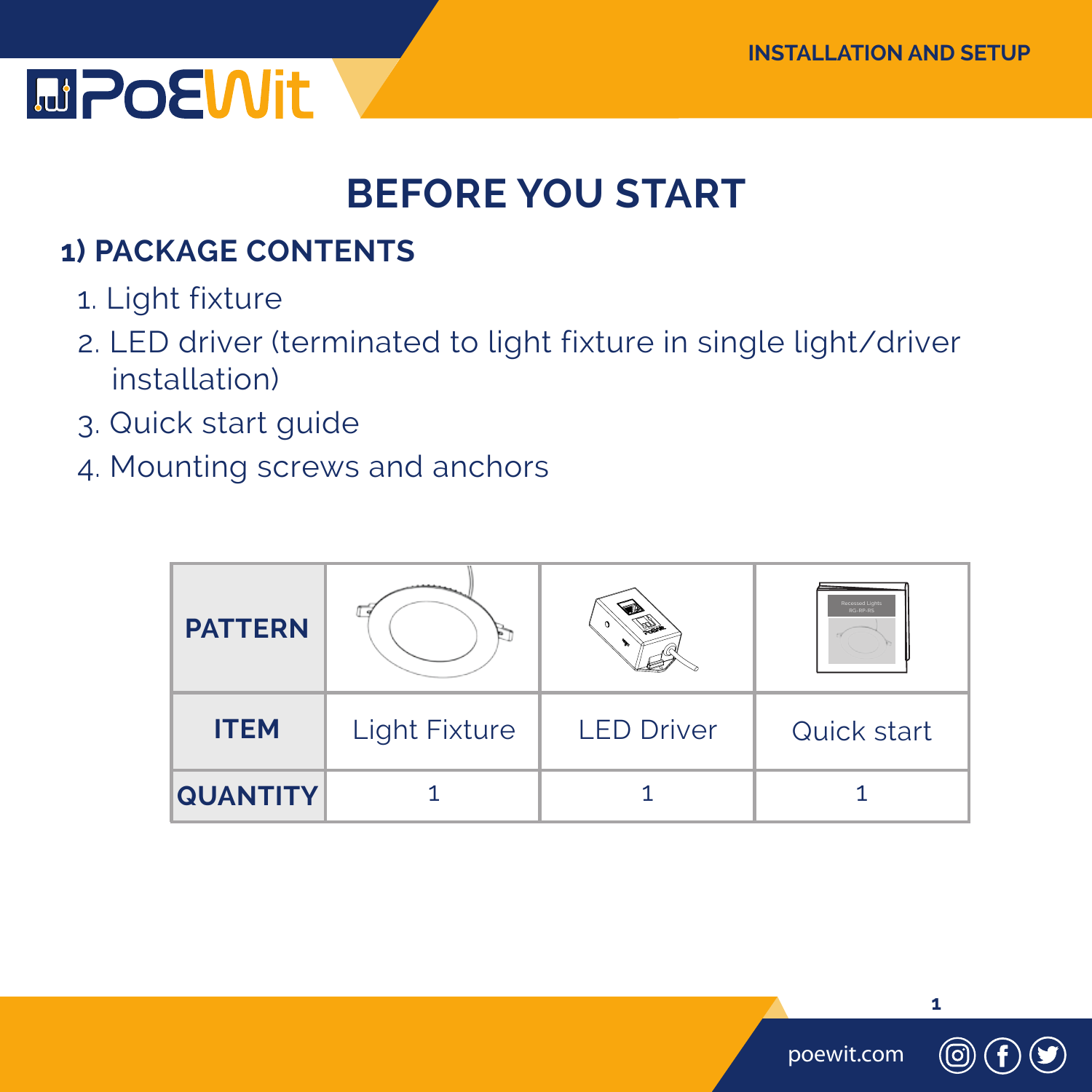# **MPOEWit**

### **2) INSTALLATION AND WIRING**

**2-A.** Locate the position that you will install your device. Create an opening in the ceiling based on the size (diameter) of your device. Reference the table below for required size.

| <b>Light Size</b>                                                                       | <b>Opening Size</b> |
|-----------------------------------------------------------------------------------------|---------------------|
| 3" diameter/square 31/4" diameter                                                       |                     |
| $4"$ diameter/square $\left  \frac{4 \frac{1}{4} \text{ diameter}}{4 \right }$ diameter |                     |
| 6" diameter/square 6 1/4" diameter                                                      |                     |

#### Fig 1

**2-B.** Bring ethernet cable through the opening that you created and terminate with an ethernet plug. It is recommended that the ethernet cable protrude approximately 4 inches through the hole to allow for ease of connection and operational verification.

**2-C.** Plug the Ethernet cable into the PoEWit PoE driver. If you driver is a pass-through version, it has data/power pass-through capability so make sure to plug the Ethernet cable into the port labeled "PoE Input". This port is offset from the two available PoE output ports labeled "PoE+ Output".

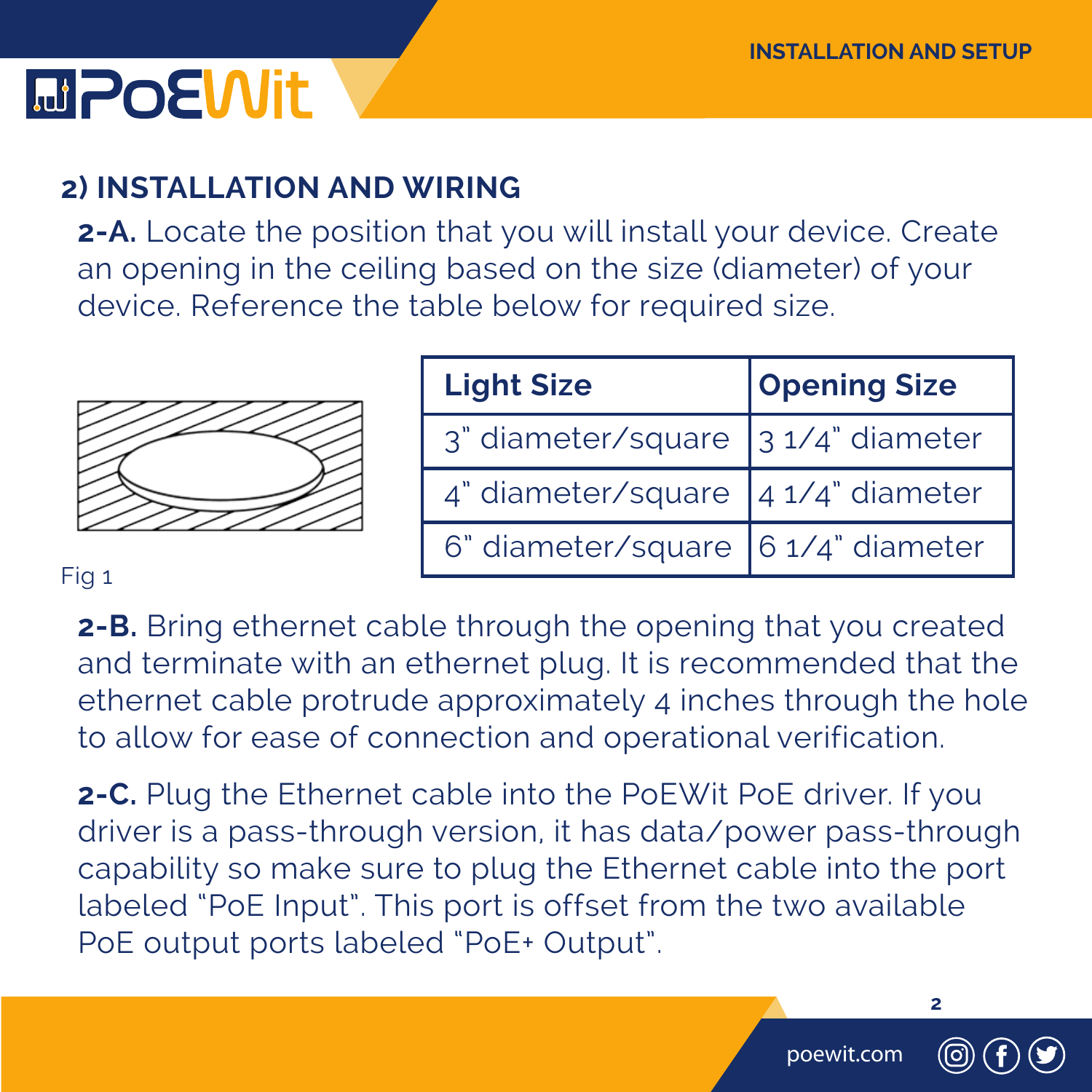# **MPOEWIt**

#### **PoE Driver with Pass-Through**



**PoE Driver without Pass-Through**



After the ethernet is plugged into your device driver, the GREEN and AMBER LED lights will illuminate on the driver. The GREEN light is an indication that power is being provided to the driver over the ethernet cable. The AMBER light is an indication that a data connection exists to the originating switch or router providing Internet connectivity.

The PoEWit drivers also provide and RGB LED located on the device to indicate status of the PoE driver. Refer to the chart below for indication by color.

| <b>Driver Indicator Color</b> | <b>Status</b>      |
|-------------------------------|--------------------|
| <b>Solid Green</b>            | PoE power, Startup |
| Solid Blue                    | Cloud connectivity |
| Solid Blue                    | Low-power State    |
| Solid Yellow                  | Mid-power State    |
| Solid Red                     | High-power State   |

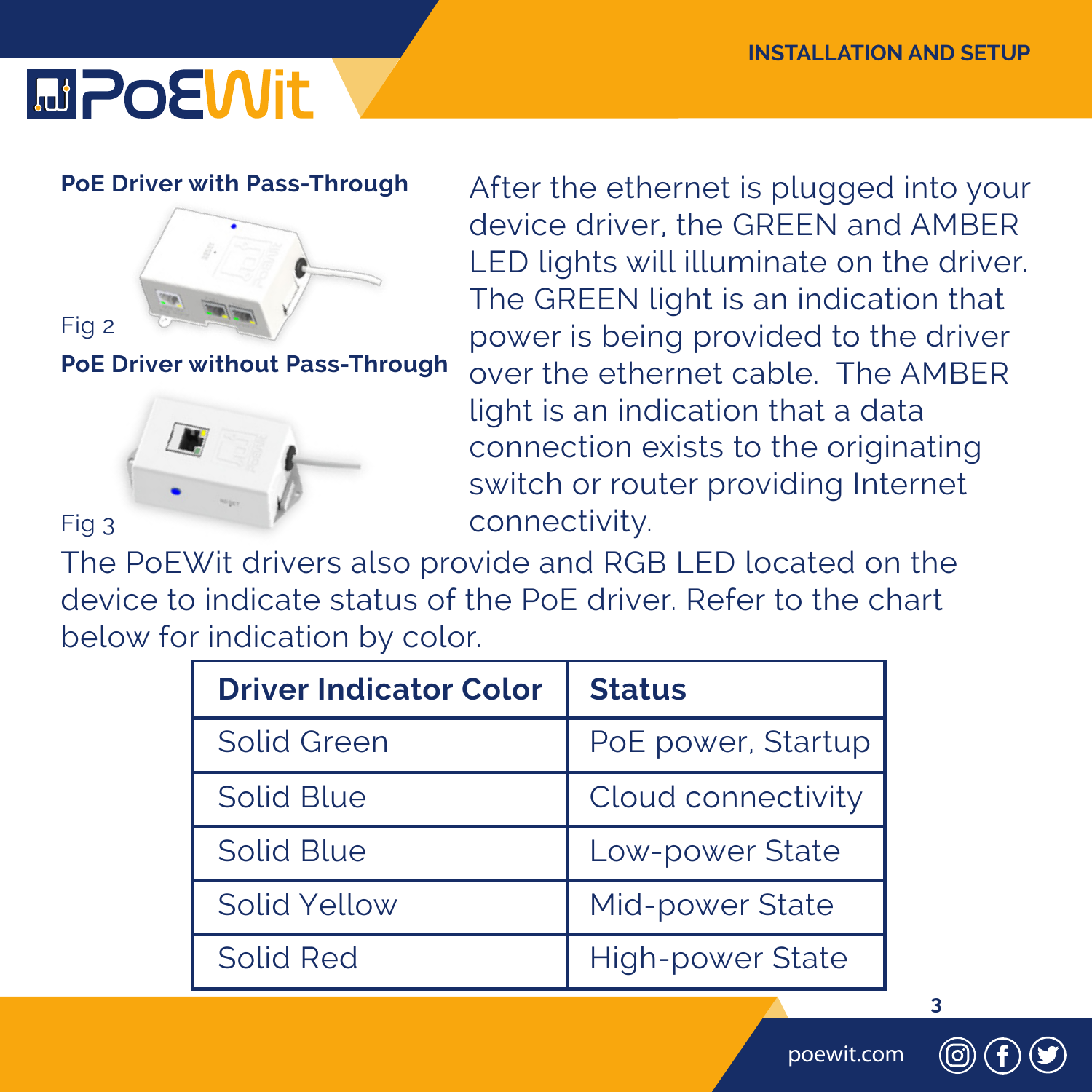# **MPOEWit**

**2-D.** Place the driver into the ceiling opening and secure the PoE driver or rest it in the ceiling.



**2-E.** Squeeze the snap springs, push the light into the ceiling.





Fig 4